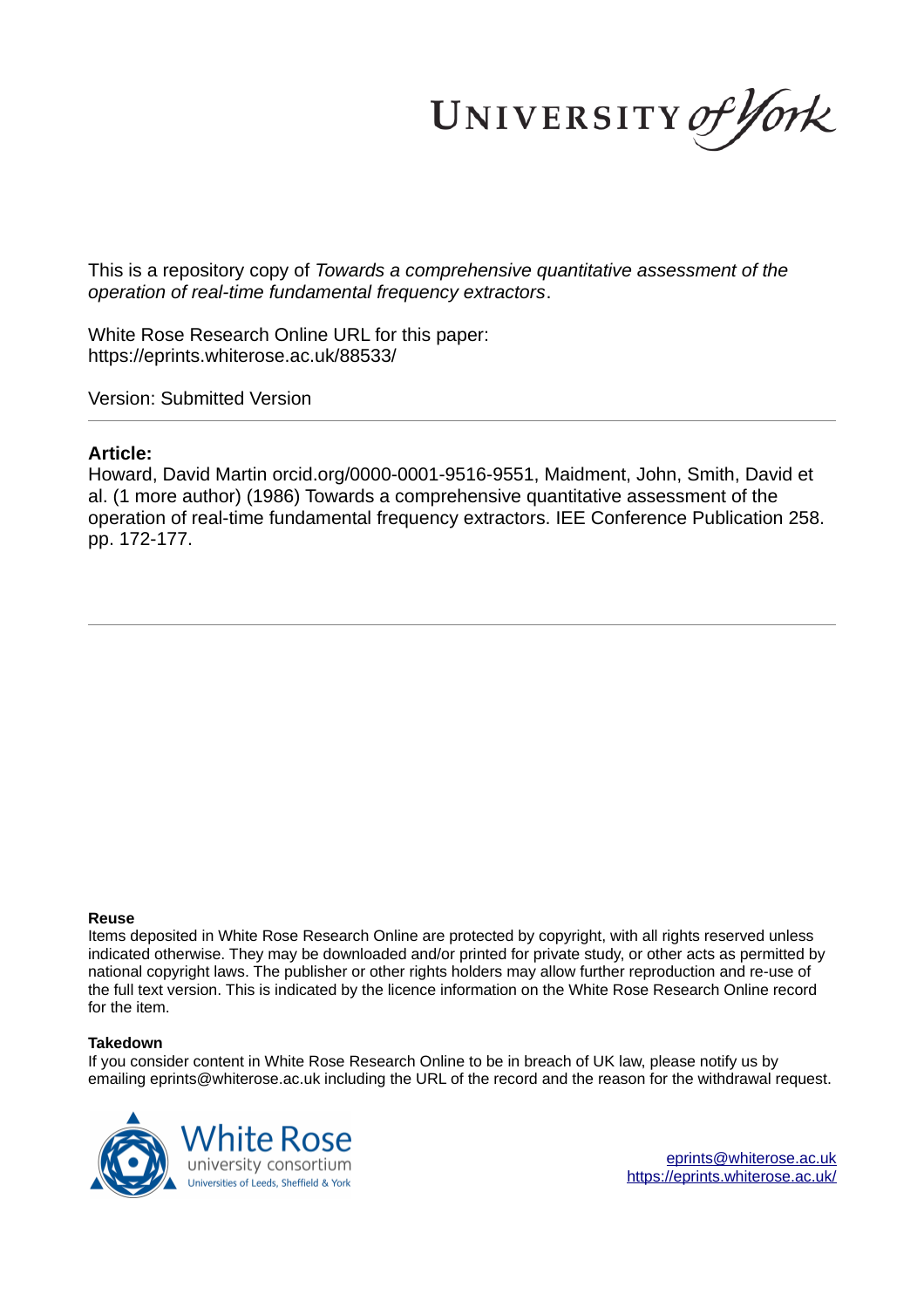172

TOWARDS A COMPREHENSIVE QUANTITATIVE ASSESSMENT OF THE OPERATION OF REAL-TIME FUNDAMENTAL FREQUENCY EXTRACTORS

DAVID M HOWARD, JOHN A MAIDMENT, DAVID A J SMITH and IAN S HOWARD

PHONETICS and LINGUISTICS DEPARTMENT, UNIVERSITY COLLEGE LONDON, UK

### ABSTRACT

Reliable measurement of speech fundamental frequency is an essential element in many aspects of research. There are many methods available for such measurement, but there is no rigorous technique which allows a quantitative evaluation of these methods.

This paper discusses work being carried out at UCL to investigate the possibility of providing a viable methodology for device assessment. Three acoustically based devices are used alongside a standard (the laryngograph) to illustrate progress to date.

### INTRODUCTION

Phoneticians, linguists, speech therapists and musicologists are members of just some of the professions whose work can depend upon a reliable estimation of speech fundamental frequency (Fx). The design of devices and algorithms to extract Fx from a speech input has been, and still is, a prime area in speech research. Such a device should isolate those portions of the input speech which are neither voiceless nor silent, and determine their periodicity. Many algorithms, (1) gives an extensive review, utilising properties of a periodic signal in the time domain and/or the frequency domain, have been proposed which attempt to do this, but to date, no Fx estimation algorithm or device exists which operates reliably for all speakers in all possible speech environmental conditions. Those algorithms which are used, have typically been designed for a particular application, and in most cases, the chosen technique has to undergo an elaborate optimisation procedure.

This optimisation process during device<br>development is most time consuming, most time consuming, principally because there is no quantitative method with which the operation of a device can be quickly evaluated, to ascertain for example, whether altering a particular operating parameter improves or worsens overall device performance. One may, for example, alter one parameter to improve the detection of the start of voiced segments, but that change might in itself mean that the ends of voiced segments are no longer so reliably defined. It is also the case that many professional users have to rely heavily on the sometimes rather insubstantial claims made regarding the ability of a particular device to estimate Fx. Such a user would be<br>disadvantaged because there is no<br>quantitative benchmark against which to because there is<br>benchmark against whic quantitative benchmark against which to estimate, say, how suitable a given system, which will have been designed for a particular situation, might be for another user's intended application.

There is a paucity of work comparing  $th^3$ operation of such devices. The  $\lim_{m \to \infty}$ extensive is (2), which involved a head interactive human workload and would thus not be suitable for making quick checks during device development. This paper discusses various measures, some new and some already routine, which are being carried out on the outputs from, at present, four  $Fx$  devices one of which can justifiably be considered a 'standard' against which the operation **of**  others can be assessed. These measures  $h$ ava found and indeed will find successful application in the quantification of normal. pathological and synthetic voice production, after the appropriate choice of a speech fundamental frequency estimation device has been made.

### DEVICES USED IN THIS STUDY

Devices designed to estimate Fx can be divided into the following four classes: frequency domain devices, which rely on the fact that in voiced speech the spectrum is essentially harmonic; time domain devices, which rely on the fact that voiced speech is essentially periodic; hybrid devices, which combine various features of time and frequency domain devices; and devices which derive their input directly from the larynx.

At UCL, many years of experience have been gained with the laryngograph (3) which fits into the last-named category. This device derives a fundamental period measure directly from the source of voiced sounds - the vocal folds. Hence the laryngograph output waveform (Lx) provides the basis for **<sup>a</sup>** rigo~ous indication of Fx and it is used **as**  the 'standard' against which other devices can be compared, a practice endorsed in **(4).** 

In the tests, three acoustically based devices are currently tested against the laryngograph. Two are widely known and **well**  established methods : the cepstrum method **(511**  which operates in the frequency domain; and<br>the Gold/Rabiner algorithm  $(6)$ , which the Gold/Rabiner algorithm (6), which operates in the time domain. The third is **<sup>a</sup>** time domain peak-picking device **(7),** which **is**  a small pocket-sized battery-powered systes that has been developed as part of the EP1 group cochlear implant prosthesis  $(8)$ .  $\text{Eac}^{\text{th}}$  The of these acoustically based devices exist in two forms: as a real-time hardware device. used in the tests involving passages of **text;**  and as software implementations on a Masscomy 5500 system which have been developed as part of the Alvey programme-of the speech algorithmic representations (SPAR) used for the detailed study of device output waveforms for short speech input segments.

an da matsi Shimacan

estim situa recog In or measu these only.  $m$ anne fashi inter this devic  $at$   $t$ that  $2 - 3$ and inspe obtai At t alrea devel and  $\mathbf{r}$ synth  $\overline{and}$   $\overline{t}$ the  $speci$ It is micre combi metho Wavef fixed  $\texttt{prop}\epsilon$  $A<sup>1</sup>$ init;  $oper<sub>i</sub>$ agair devie  $mont<sub>t</sub>$ **MEASI** 

DEVEI

**The**  $\frac{1}{2}$  $\epsilon$ ateg deter  $errOI$  $\tau$ hese detai appea requi  $whils$  $used$  $\frac{1}{1}$ t i  $the d$  $\frac{1}{2}$ th are vibra perce whisp

LEVE

a<sub>S</sub>  $w_{\text{ave}}$  $var_y$  $e1eC$  $o_{\mathcal{F}}$  $appr$  $\sigma_{\text{tree}}$ With  $v_{\rm OCa}$ 

 $\frac{v_{\text{Oca}}}{v_{\text{Oca}}}$  $\left(\frac{1}{2}\right)$ comp.  $ins_E$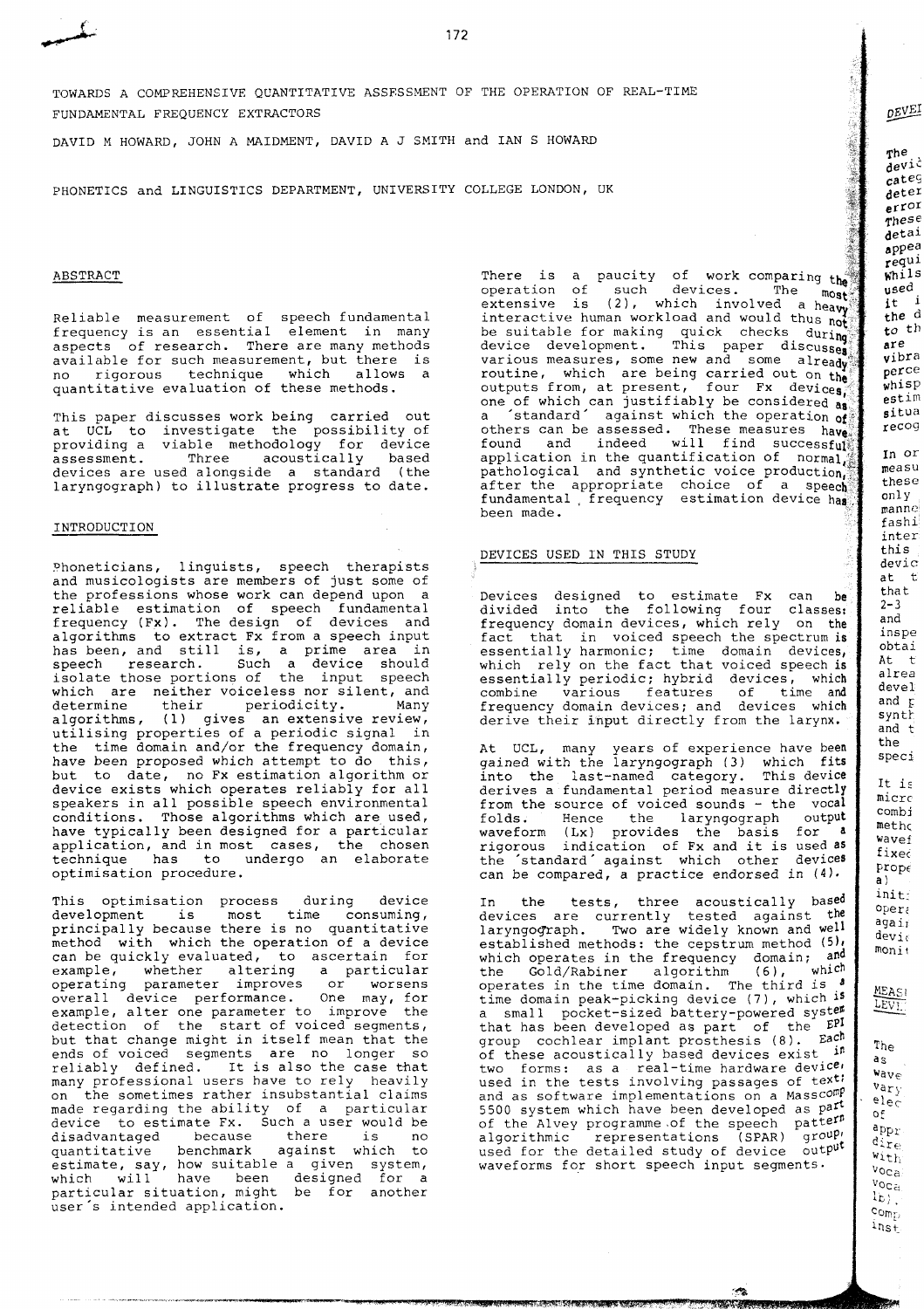## DEVELOPMENT OF **A** DEVICE ASSESSMENT STRATEGY

The errors which are made by Fx estimation devices have been itemised in (2) in four categories: a) gross; and b) fine pitch determination errors; c) voiced-to-voiceless errors; and d) voiceless-to-voiced errors. These errors are all concerned with the fine detail of algorithm operation, and would appear to encompass the essential elements required to carry out device assessment. Khilst the terms voiced' and 'voiceless are used to describe a phonetic opposition, and it is of prime importance to investigate how the devices cope with the transition from one to the other, it should be noted that there are occasions when the vocal folds do not vibrate but the soun $d\mathbb{F}$  would be 'voiced' and perceived to have a pitch, as for example, in whispered speech. None of the present day Fx estimation devices will cope with such a situation without the addition of some speech recognition resources.

In order to obtain some useful quantitative measure of the operation of these devices in these terms, it is essential to be able not only to measure these parameters in a useful manner, but also to present the results in a fashion which makes for ease in their interpretation. In an attempt to achieve this in this study the outputs from the four devices are being investigated and compared it<sup>s</sup> two levels: a "macro" level, in the sense tfiat a comparison is made using a complete **2-3** minute passage of spoken text as input; 3nd a "micro" level where a detailed inspection of the device output waveforms 2btained is made when a short input is used. 5t the macro level, statistical procedures ilready exist (see below) which have been leveloped for the quantification of normal ind pathological, for example see (g), and ynthetic (10) voice production parameters, md these measures are used as the basis for :he development of new procedures pecifically for this study.

t is hoped that in the future these new icro and macro measures will begin to be ombined in such a manner that the micro ethod time-aligns the device output aveforms for "best-fit", thus providing a ixed time axis to allow the macro measure roperly to begin to quantify the categories ) to d) listed above. Thus in this nitially rather simple approach, the peration of devices can be ordered by merit ainst the standard, or progress during evice development can be quantitatively onitored.

# EASURES AT THE 'MACRO' (WHOLE PASSAGE INPUT)

he laryngograph output waveform (Lx) is used 3 a benchmark in the assessment. This iveform is derived by measurement of the 3rying electrical impedance between two lectrodes placed externally on either side <sup>E</sup>the speaker's larynx (3). The ?propriately polarised Lx waveform gives a rect measure of vocal fold contact area e, thus defining the point when the ct.is acoustically excited with each **3 a Lignos Society Continue of the section of the section of the section of the section of each example in the matter of the section of each** lstant of closure is required from which a

"standard" fundamental frequency (Fx) or fundamental period (Tx) measure can be defined. Typically a Voiscope (9) is used, but in the cases plotted below a Masscomp 5500 implementation has been used, which generates a pulse at each point of closure to allow Tx (see figure lc) and the corresponding Fx (see figure 2a) to be measured on a period by period basis.

Given a digital representation of the larynx period values for a sizeable passage of speech, a number of summarizing analysis techniques may be applied. Perhaps the most obvious of these is the computation of the probability-density function of the Tx values. The practice at UCL has been to compute the percentage normalized frequency of occurrence of Fx values derived from Tx and quantized to 128 logarithmically equal intervals in the range 30.52 to 1000Hz. The results of such analysis, called Dx, are displayed as a histogram with log scales for both horizontal and vertical axes (see Figure 3). The software package which performs this analysis is implemented on a BBC micro computer system and contains options for the analysis to proceed on single Tx values (1st Order), doublets of successive Tx values (2nd Order) or triplets of successive Tx values (3rd Order). There is also an option to compute various summary statistics of the distribution, such as mean, mode, median, variance and estimates of the range. For the purposes of comparing one Dx distribution with another, both visually and statistically, it has been found useful to plot Dx cumulatively (see Figure 4). The measure of similarity of distributions is the Kolmogorov-Smirnov' **(KS)** statistic, which is a measure of goodness-of-fit. This was chosen for two main reasons: ease of computation (the KS statistic is simply the maximum absolute difference between two cumulative step functions) and the fact that no assumption of an underlying Gaussian population distribution must be made.

の「大学の学校の学校のディーナーのディーナーの「おおやか」の「おおやか」の「おおやか」の「おおやの」の「おおやか」の「おおやか」の「おおや」の「おおか」の「おおか」の「おおかか」の「おおやか」の「おおやか」の「おおやか」の「おおやか」の「おおやか」の「おおやか」の「おおやか」の「おおやか」の「おおやか」の「おおやか」の「おおやか」の「おおやか」の「おおやか」の「おおやか」の「おおやか」の「おおやか」の「おおやか」の「おおやか」の「おおや

The second type of 'macro' analysis which may be applied is the computation of the probability-density of first order Tx transitions. The Tx values are first converted to Fx and quantized to 64 logarithmically equal intervals in the range 30.52 to 1000Hz.The distribution which results from this analysis is called Cx and is illustrated in Figure 5. The probability of transition between any pair of quantized Fx values is indicated by the darkness of the marking at the relevant co-ordinates of the diagram.

The above types of analysis are of fairly long standing. Two other analyses of Tx have been recently developed specifically for the purposes of device comparison, although it is envisaged that these too will find wider applications in speech research. In view of the classification of device errors given in (2) mentioned above which includes voiced-to-voiceless errors and voiceless-to-voiced errors, it was thought that it might be fruitful to investigate the distributions of durations of laryngeal silence and the durations of uninterrupted laryngeal activity and to compare the output of the various devices under these two types of analysis. Thus, the two new analyses called Sx and Vx show the probability-density function of silent periods and voiced periods in the output of the devices. The threshold value for a break in voicing is a period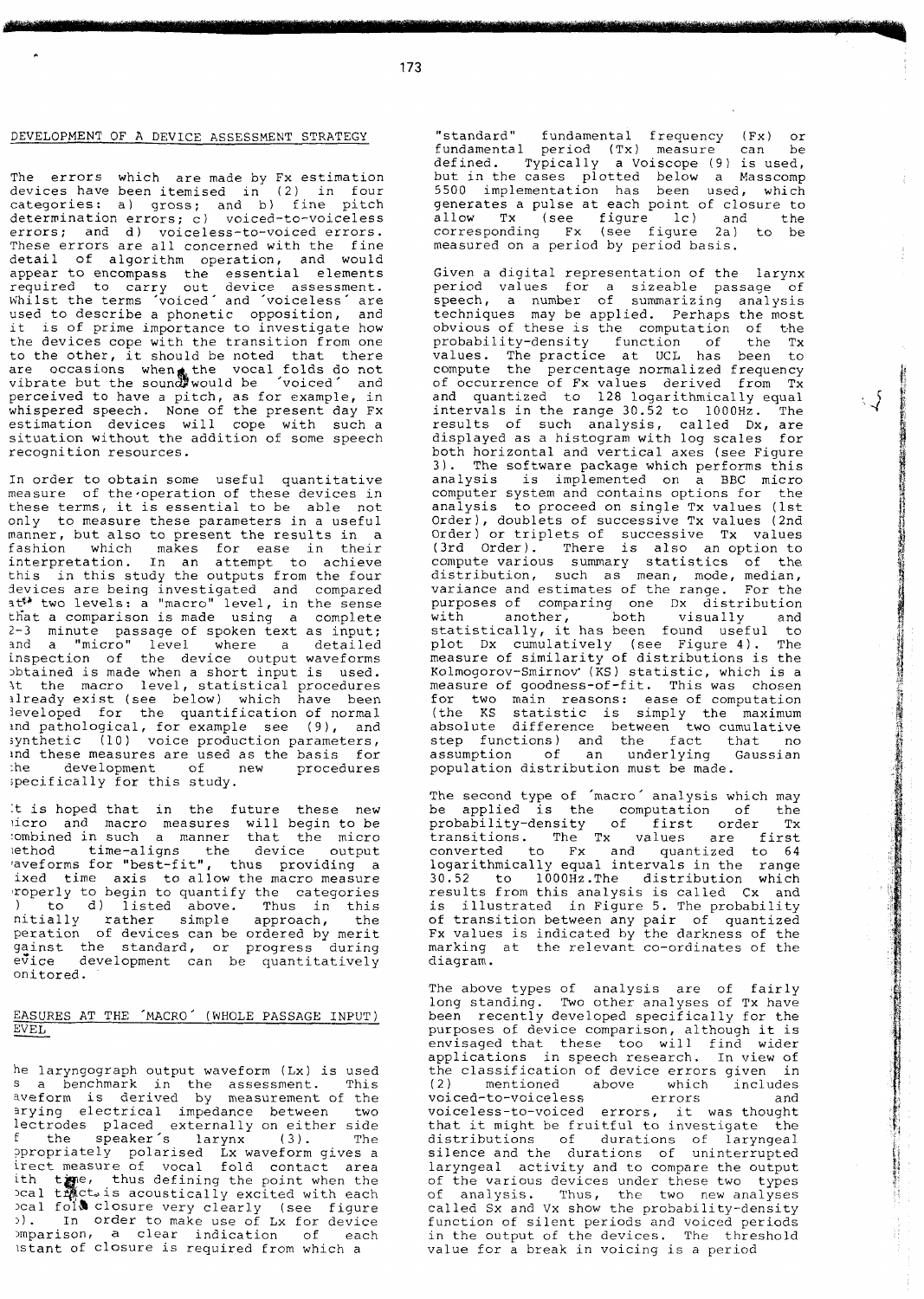duration exceeding 32.77 ms. Sx, therefore is simply the distribution of Tx values between 32.77 ms and 32.77 S, which is the maximum value which can be stored by the input routine. Vx is the distribution of of the sums of Tx periods occurring between successive non-voiced portions of speech. Sx and Vx distributions may be found in Figures *6..*  the sums of Tx periods occurring between<br>successive non-voiced portions of speech. Sx<br>and Vx distributions may be found in Figures<br>6.<br><u>MEASURES AT THE 'MICRO' (SINGLE PHONE INPUT)</u><br>LEVEL.

# LEVEL

The measures which are currently being investigated at the micro level involve detailed measurements on the output Tx<br>waveforms (one pulse per voiced speech waveforms (one pulse per voiced speech period) from the devices. In these initial stages, short input speech pressure and Lx waveforms are employed, and this discussion will be restricted to an isolated citation form vowel *[a],* as in 'far', spoken by a normal male.

Each of the three acoustically based algorithms, implemented digitally on a Masscomp 5500 system, takes a speech pressure waveform sampled at 12.8kHz as input, and produces a Tx waveform as output. The Lx waveform is also sampled at 12.8kHz, and this is digitally processed to produce a Tx<br>waveform which is used as the standard . In all the Tx waveforms, a pulse consists of a single non-zero value with all other values being zero. The Tx waveforms obtained from &l1 four devices are shown in figure 1, along with the original speech pressure and Lx waveforms. These Tx waveforms can be transformed to Fx contours on a period by period basis without smoothing, see figure 2, to give a clearer visual impression of the device outputs, indeed, this method has been used to make an initial device comparison in the past (11). In this case it can be seen that the rise-fall intonation pattern is clear in each output, although a closer inspection clearly reveals differences at the 'micro level.

The current work at the micro level involves using the four Tx waveforms as the input to a program which correlates the standard Tx waveform with each of the test Tx waveforms in turn. A correlation array is obtained on a point by point basis by delaying the test Tx waveform with respect to the standard waveform and then multiplying them together. Then the test Tx waveform is shifted by one sample value and the next point is calculated. The correlation array is then normalised to consist of values between zero and one, by dividing each element by the total number of pulses in the standard Tx waveform, and the maximum with the associated time delay is found. These figures give a measure of the fit between the test and the standard device outputs, and the values obtained for the vowel shown in figure 1 are given above the appropriate Tx waveform plot.

From these figures, it would appear that the output from the peak-picker exhibits the<br>'best-fit' with the laryngograph output, the 'best-fit' with the laryngograph output, Gold-Rabiner the next best-fit, and the cepstral device the least best-fit. The delays associated with these measures indicate the time shift required to achieve that maximum correlation. These figures are presented to illustrate the development of the micro methodology, and they are not

intended to give any more than an initial quantification between the devices. nature of the speech input itself plays  $T_{\text{av}}$ important part in defining how appropriately<br>a device will function, (1) and (2), and **Y** suitable selection of speech data with which to test the devices must be gathered at **a**  later date.

### DISCUSSION

Fundamental frequency extraction devices operating in different domains from a speech input are designed to exploit various aspects of the input speech in their attempts  $t_0$ establish whether that input is voiced, voiceless or silent. It is, though, the very nature of the input speech waveform itself which thwarts the search for some universally applicable Fx measuring device. Even if one had any means available, however time consuming, there would still be the difficulty in deciding: exactly which portions of the speech waveform were voiced, voiceless or silent; the exact points a which to place boundaries between these portions; and exactly what the curren measure should be for the fundamental period/frequency in a voiced segment at any given point in time. Thus there is no one measure which can be applied to assess the operation of a given device, such  $a^{\frac{m}{2}}$ comparison must be based on a carefully defined matrix of parameters chosen to quantify typical errors made by Fx estimation devices.

This study has been started with a view to eventually being able to establish such a parameter matrix. Analyses at the 'macro level are already giving an overall measure of the a device's ability to estimate Fx, and both voiced and voiceless interval length. Whilst these measures are in themselves informative, they are not linked directly to the input speech, so for example, the modes in Vx plots obtained from the laryngograph and the cepstral device might each be made up of measurements made on different segments in the original input speech. Thus, whilst giving a useful initial device comparison, such global measures can not be used to determine the exact errors incurred with particular speech input sounds. It was with this in mind that the 'micro' measurements were begun.

Measurements at the micro level are intended to time align the device output waveforms before a comparison is made. The values given in figure 1 reflect, a least in part, the relative delay between the speech pressure and the Lx wavfeform at recording, due to the extra time taken for transmission in the acoustic path. In the case of the somewhat larger value gained from the cepstral process, this reflects the windowing used.

A correlation analysis is being used to achieve this, which essentially gives the devices the 'benefit of the doubt' in their ability to estimate Fx. This seems to be **the**  most reliable parameter to use since most **F\***  estimation devices are primarily designed to do just that. A correlation based upon say the length of estimated voiced. or voiceless segments would not be as suitable,  $\text{sin}$ <sup>ce</sup>, there are occasions when the 'standard output can sometimes have substantially

S n **F,**  e:  $p_{\tilde{t}}$ 

**b** 

**Allen**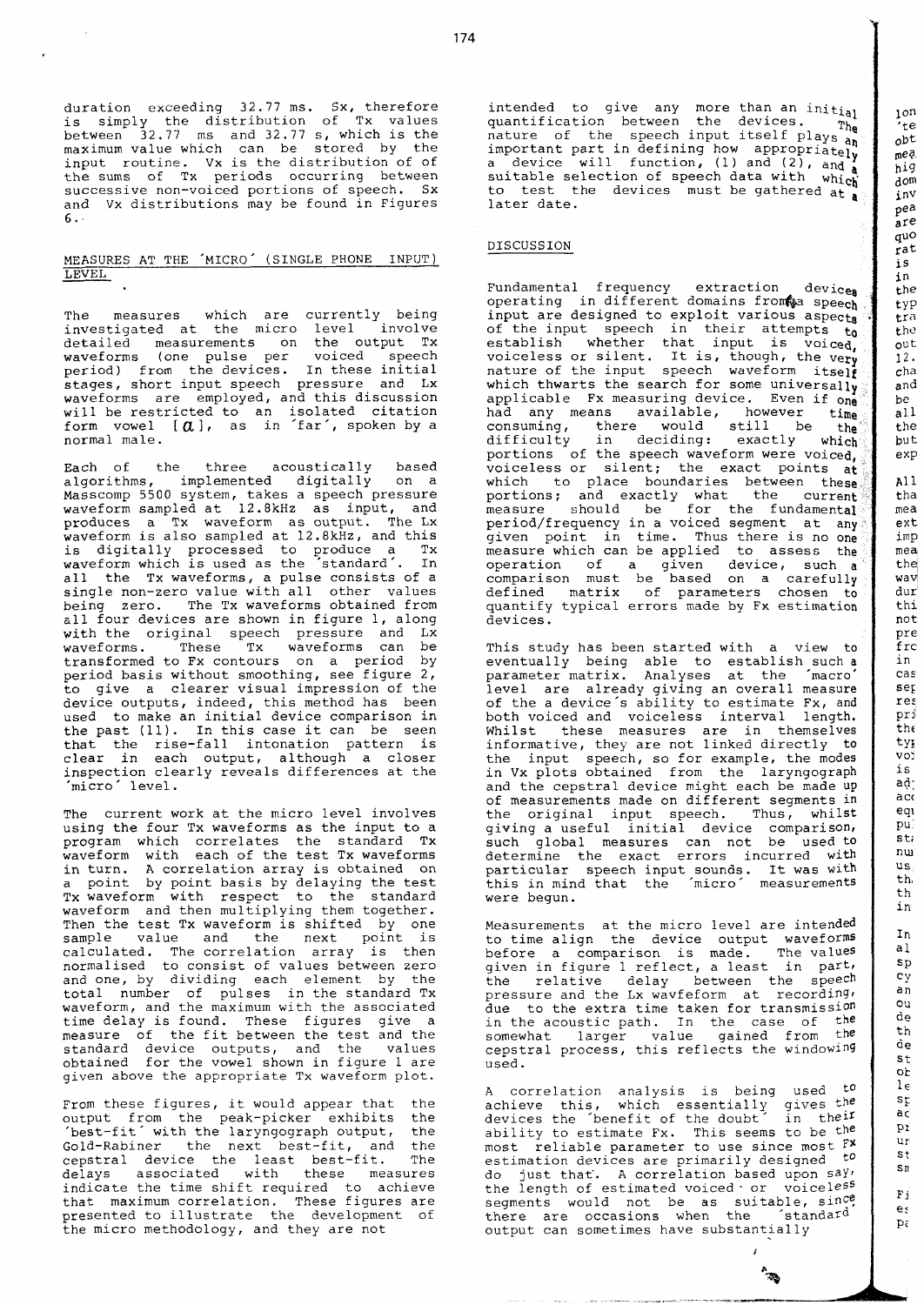175

 $\sum_{i=1}^{\infty}$  or shorter values (see below) than the **1:** *outputs.* The correlation value<br>**t**<sub>red C</sub>an be used to give a quantitative and it is interesting to note the  $figure$ s are obtained from the time figures are obtained itself the control of<br>devices, where no windowing is devices, where no windowing<br>**i**n devices, where no windowing<br>**colvednow** where is from ,  $\log d$ , and the best of these is from the where no output smoothing rules  $_{\rm{mployed}}$  (7, 12). The correlation values figure 1 might at first sight seem low, given that their possible range <sub>om zero</sub> to one. This can be explained f Fx jitter (1) in the outputs from cause of the devices, which is<br>expically caused by noise and rapid formant<br>consistions. Since in all Tx waveforms used<br>there is just one non-zero value for each<br>experience is just tically based devices, which is **I.**<br>Insitions. Since in all Tx waveforms used<br>Insitions. Since in all Tx waveforms used<br>Interior is just one non-zero value for each <sub>5</sub>. Since in all Tx waveforms used **the** *pulse***, and the sampling rate is<br>
<b>akHz**, quite small period measurement **L'** puise, and the sampling race is<br> **RHZ**, quite small period measurement<br>
ges due to jitter could move pulses, therefore the resulting correlation will lowered. Clearly this effect could be<br>owed for by making either the standard or **the test pulses wider (two or three samples),**<br>methods and position must unit until more **Got** such a decision must wait until more perience has been gained.

 $\mathbf{u}$  $\frac{3\sigma}{2}$  $x_{\tilde{t}}$ -17  $\mathbf{u}_1$  $\overline{\mathcal{M}}$ i pe the ich 38.

 $10<sub>1</sub>$ 

ince  $ar^{d}$ 

at these measures depend on the supposition  $256$ that an Lx measure is an appropriate standard  $2nt$ sure. In practice, apart from the tat remely few speakers for whom it is any ossible to obtain a usable Lx output, the one sure is highly reliable. However, for the se comparison studies, it is the Tx  $\ddot{a}$ waveform which is basic to their success, and  $11v$ during this study, a particular feature of to ion s conversion is reckoned to be worthy of e. Figure l shows an Lx and speech ssure waveform along with Tx waveforms to from various devices. The very first pulse in the Tx waveform derived from Lx, in this  $h a$ ro case using a Masscomp implementation, is ure separate from the rest. It occurs as a and result of the precursive larynx adjustment th. prior to voicing, a feature which is shown on ves the Lx waveform in a manner similar to a typical closure-opening sequence in normal to  $\Delta \rho g$ Voicing. The figure illustrates that there aph **is** no acoustic effect resulting from this  $\mathbf{u}$ adjustment, and therefore none of the in acoustically based devices will have an  $1st$ equivalent Tx pulse. Clearly these 'extra' ion. Pulses in the standard output will affect any to statistical results which depend on the total  $rith$ number of TX pulses. In an informal study dth using a voiscope, cases were found where more than one pulse was generated as a result of  $\cdot$ nts this feature, and this is currently under investigation.

 $\rangle\gamma mS$ In conjunction with this effect, the figure ues also shows that when voicing ends, for this  $i$ rt, Speaker the amplitude of the last few Lx ech Cycles is significantly lower than the others  $nq<sub>f</sub>$ and that there is still a visible acoustic  $:$ ion <sup>output.</sup> There are no Tx pulses from any the device associated with these, so in this case  $+ne$ the Lx to TX would appear to be ideal for ving device comparison, but is it truly a Standard? Similar cases have informally been observed where the amplitude of Lx drops to a  $+0$ level were its TX conversion ceases, but the the Speech pressure waveform is such that  $ie$ ir acoustically based devices comtinue to  $the$ Produce Tx outputs. This effect is also  $E$   $\overline{r}$   $\overline{r}$ under investigation, and in this case the  $\overline{t}$ Standard TX will have an inappropriately  $3aVt$ \$maller total number of pulses.  $1e55$ 

.<br><sup>Finally</sup>, it has been observed (12) that<br><sup>especially during plosives with a fully or</sup> Partially voiced <sup>7</sup>hold' phase, the Lx output

is maintained whilst there is no output from acoustically based devices. In this case the standard Tx will have extra pulses. These effects will cause the standard Tx to bias the statistical calculations, for example the KS statistic shown in figure 4. Hence, Dx, Cx, Sx and Vx distributions (see figures 3, 5, 6) zannot reliably be used for device comparison until these problems with the standard Tx are cured.

# CONCLUSIONS AND FUTURE WORK

The development of techniques designed to give, eventually, a quantitative assessment of the operation of fundamental frequency (Fx) estimation devices against a "standard" - the laryngograph (2) - has been described. Measures have been presented which are made at a "macro" (whole passage input) and a "micro" (single phone input) level, and typical results are given. It has been further shown that no single measure can be used to assess completely the operation of a given device.

In implementing these measures, examples have been isolated which illustrate that current techniques used to derive a fundamental period (Tx) measure from the laryngograph output waveform (Lx) require further investigation towards a more rigorous definition.

It is intended in the next stage of this work to utilise a best-fit estimate from the micro measure as the basis for time-aligning the Tx outputs with the standard before further processing. The exact nature of this processing has yet to be completely defined, but the macro measures provide a starting point since they quantify measurement categories already established (2). The results of such an analysis will be multi-dimensional, perhaps in matrix format. This reinforces the very problem being quantified, in that device optimisation is application specific (1, 2, 4, 7, 11, 12), and thus some parameters require extra attention in some cases but less in others. Thus it is felt that this is an appropriate course to be taking towards a comprehensive quantitative assessment of the operation of<br>real-time speech fundamental frequency speech fundamental extractors.

### ACKNOWLEDGEMENTS

The authors would like to thank: Jill House for making time to be recorded; Lynn Whitaker, John Mason, David Pearce, Andy Eaton and Neil Dove for work on the implementations of the digital devices; Peter Davies, Mark Huckvale, Mike Johnson and other SPAR colleagues for other software help. The SPAR component of this work is supported by SERC-Alvey grant-MMI/O56.

### REFERENCES

- 1. Hess, W., 1983, Pitch determination of speech signals, Springer-Verlag, Berlin.
- 2. Rabiner, L.R., Cheng, M.J., Rosenberg, A.E. and McGonegal, C.A., 1976, <u>I</u> Trans., ASSP-24,399-413.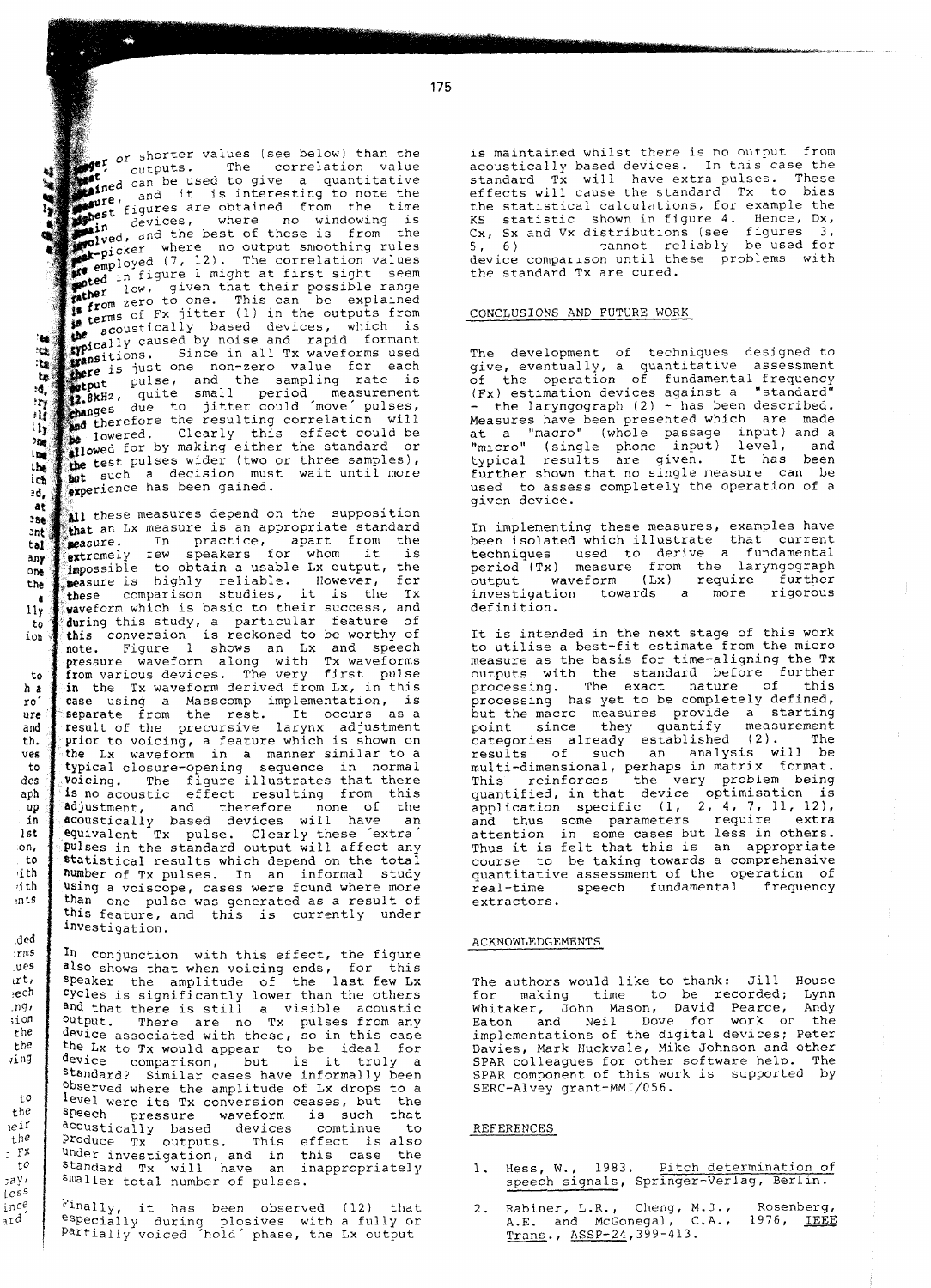| Fourcin, A.J., and Abberton, E.R.M.<br>1971, Med. and Biol. Illust. 21, 172-182. |  |
|----------------------------------------------------------------------------------|--|
|                                                                                  |  |

- Indefrey, H., 1984, Proc. Hess, W. and  $\frac{1}{1}$ CASSP-84,  $1-4$ . Δ.
- Noll, A.M., 1967, J. Acoust. Soc. Amer., 5.  $41, 293-309.$
- Gold, B. and Rabiner, L.R.,<br>Acoust. Soc. Amer., 46, 442-448.  $1969, J.$ 6.
- Ph.D. thesis, Howard, D.M., 1985,<br>University of London.  $7.$
- Moore, B., Fourcin, A.J., Douek, E., Howard, S.R., Walliker, J.R.,  $8.$ Frampton,  $S \cdot B$ Rosen, S.R., Wallince, 405, York Acad. Sci., An. New 1983.  $280 - 294$ .
- Fourcin, A.J., 1981, ASHA Reports  $11<sub>1</sub>$ 9.  $116 - 127$ .
- 10. House, J., 1985, Improvements to speech<br>synthesis-by-rule algorithms. Progress research agreement  $\frac{1-3}{\sqrt{57P-50574-C}}$
- 11. Howard, D.M. and Seligman, P.M., 1983,<br>Initial comparisons between two simple fundamental extractors. Speech, Hearing and Language: Work in Progress, 1, London: UCL, 97-105.
- 12. Howard, D.M. and Fourcin, A.J., 1983,<br>Electronics Letters, 19, 19, 776-778.







**Fx**